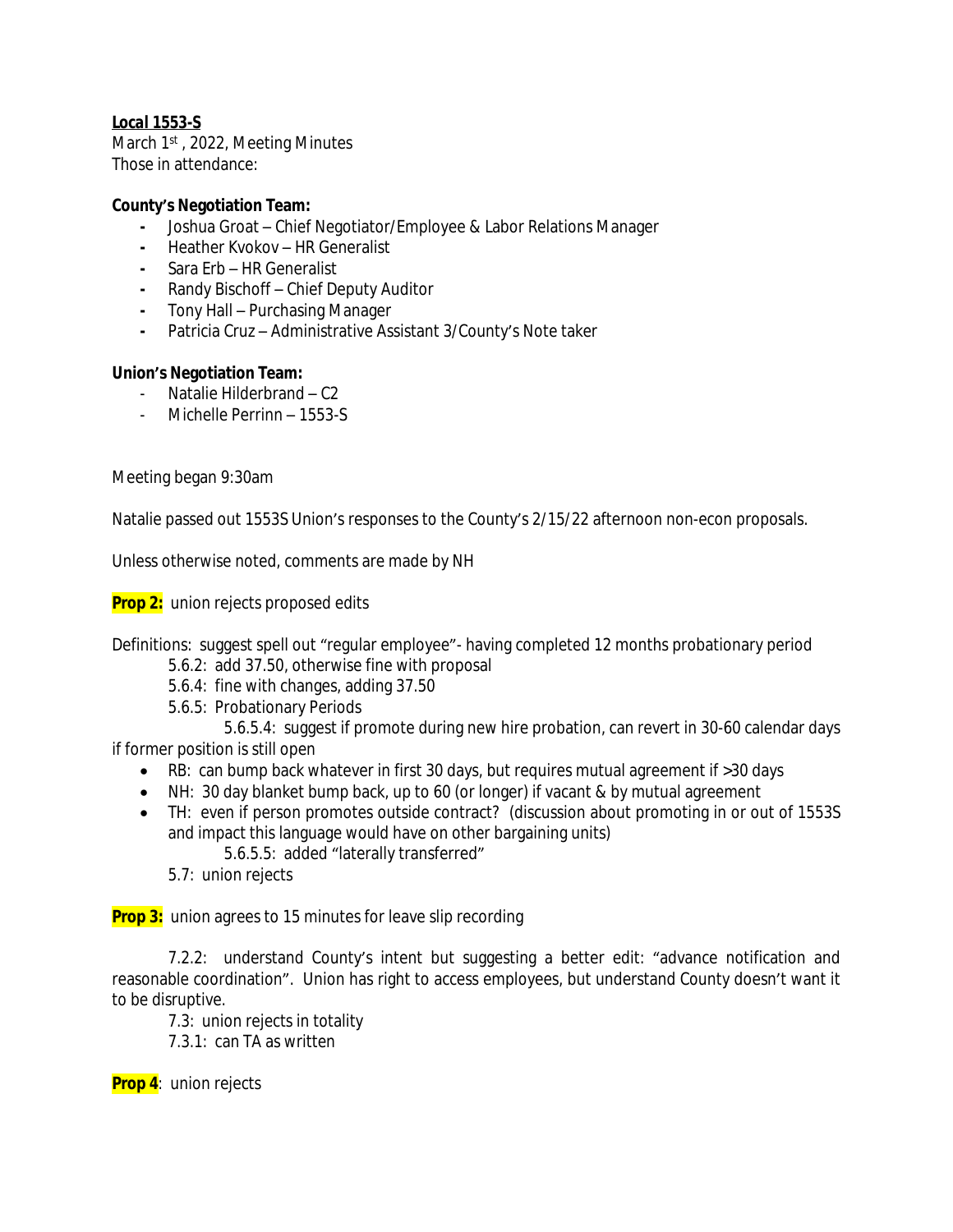- NH: policies need to be negotiated… cannot give up right to negotiate impact. As union sees it, employer just wants to reference generic policy. Having policy in CBA provides predictabilitycounty won't make changes.
- JG: what if changes are positive? Union would be barred from new policy parameters. If policy is in CBA, locks members in for life of CBA. If changes need to be negotiated, union would only accept positive changes and would not accept changes that were less beneficial.
- NH: before JG was here, County said once survey done and submitted would negotiate impacts. Union requested to impact bargain implementation of the study… County refused, was disingenuous.
- JG: County would have bargained, but union refused to bargain in open negotiations.
- NH: union rejects

9.9: "Effective the first of the month the employee promotes…" payroll clerks are inconsistent in their application (discussion about backing out accruals, etc.- what it would look like mid-month)

## **Prop 6:**

12.1.3: clarify no more than 5 consecutive **work** days, followed by no less than 2 days of rest (discussion on what is a "work day")

12.1.3.2: TA if County agrees to use "will" vs. "may"

12.1.3.3: Believe this edit is needed- Juvenile uses work weeks A & B (memorializes current practice)

12.1.3.4/12.1.4: union rejects. County wants to delete "negotiate effects"- union feels they should be able to negotiate impacts/effects. Fundamental to RCW. Cannot think of a time when union hasn't agreed to a proposed alternative … have even proposed improvements.

(discussion about what must be negotiated with union- wages, hours, working conditions)

NH: Department, County & Union must all agree on proposed changes (3-legged stool)

12.2: agree with alternative work schedules, but reject County's language

12.3: union rejects. Long history of paid leave counting toward hours worked & counting toward OT

**Prop 7:** add "within their FLSA defined work period"

13.3.3: County has discretion to pay employees or not; if county DOES pay, union proposes that essential personnel are given alternative time off to be used within 30 calendar days.

 NH: if County closes and sends non-essential employees home without pay, non-essential employees have option to use PTO, take time w/out pay, or may up time.

**Prop 8:** union counter- 15 working days prior to implementation to review & negotiate impact

14.2: maintain language (union rejects)

14.3: will share data and provide 30 calendar days prior to implementation to review and request to negotiate impacts.

14.4- 14.8.1: union rejects

• NH: union has proposal to revert to 7 step range; need to resolve that issue first, will then be in a better position to wordsmith.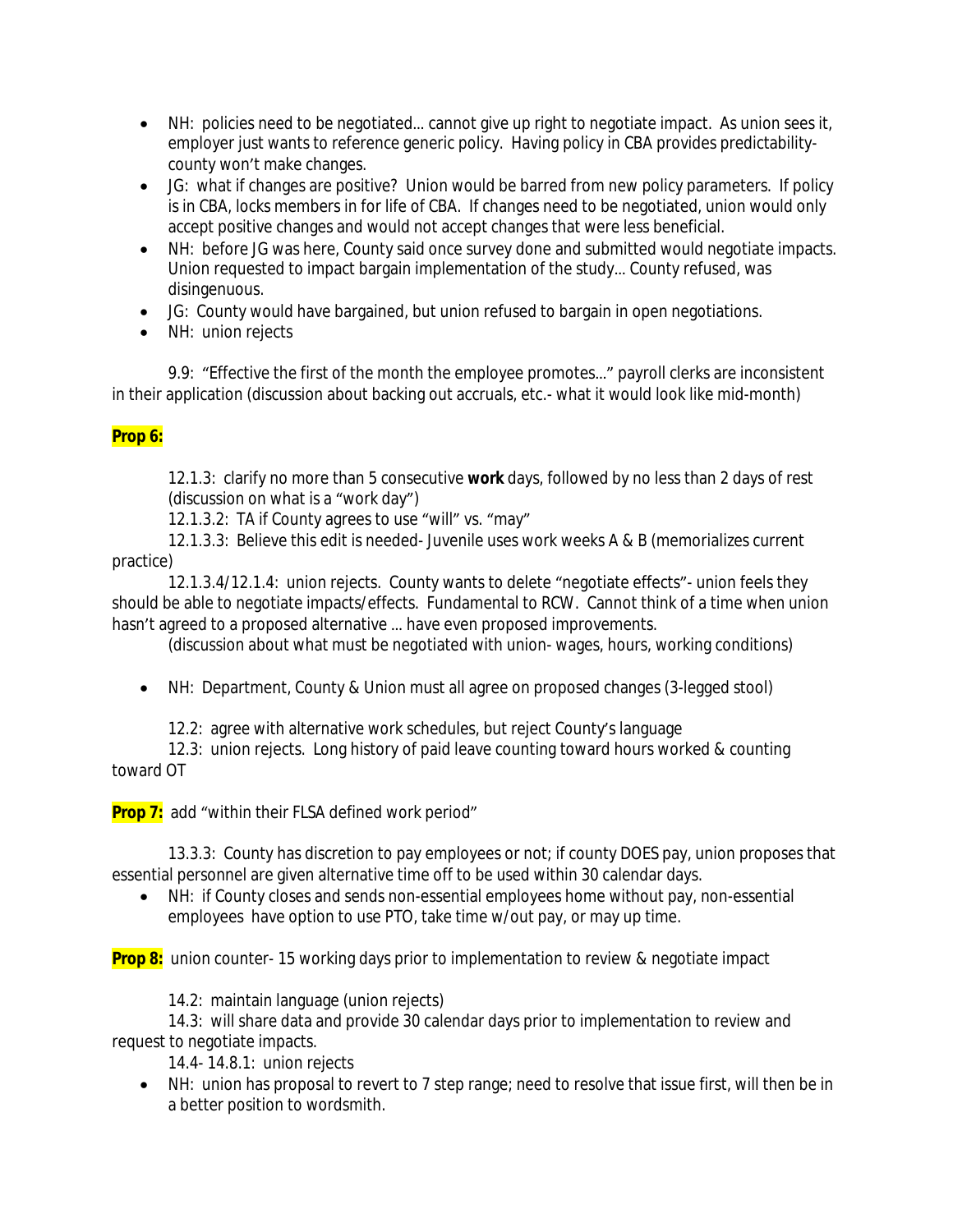14.12: union proposed BTB language

**Prop 9:** Union rejects

**Prop 10:** already TA

**Prop 11:** already TA- still no OK with 18.6 changes (Liability limit of 45 days)

**Prop 12:** proposing language regarding probationary period

19.3: not a lot of these- 1553S doesn't have many cross over classifications (mostly contained in each department)

- JG: agree to have language in one place or another (already in definitions)?
- NH: Article 19 is better spot for it, fine with having it in one spot

19.4: union rejects County's proposal to eliminate demotion language

### **Prop 13:**

21.1: 15 working days to negotiate any proposed changes to work rules

21.2: not sure where we ended up… what if employee works on both County side and Civil Service side- can't they receive copy from both each year? Is there any one location where file is maintained in totality?

- JG: will look at it
- NH: weren't sure if one file shipped over to the other side(?)

21.3: union proposes adding "and/or Local Union President" to info requests. If NH isn't available, union president county make request- but not just anyone in the union.

21.4: ok with removing language; was a strong interest on the County's behalf in the past

21.7: appreciate edit of "business miles" but would specifically impact Assessor's Office. Believe it's an economic item- need to discuss what to do with outliers. Assessor's use their own vehicles- perhaps they are exempted from this? JG: no, would include Assessor

• NH: going to be a problem

(discussion about use of pool cars)

JG: not aware of any conversations to have specific fleet of pool cars for Assessor's

Reasonable Suspicion: union rejects

21.9: union proposes language to make sure intent isn't to supplant- want to put some parameters around it.

**Prop 14:** union rejects

**Prop 19:** leave in 7-Steps of just Cause

**Prop 20:** cannot provide response until they know parameters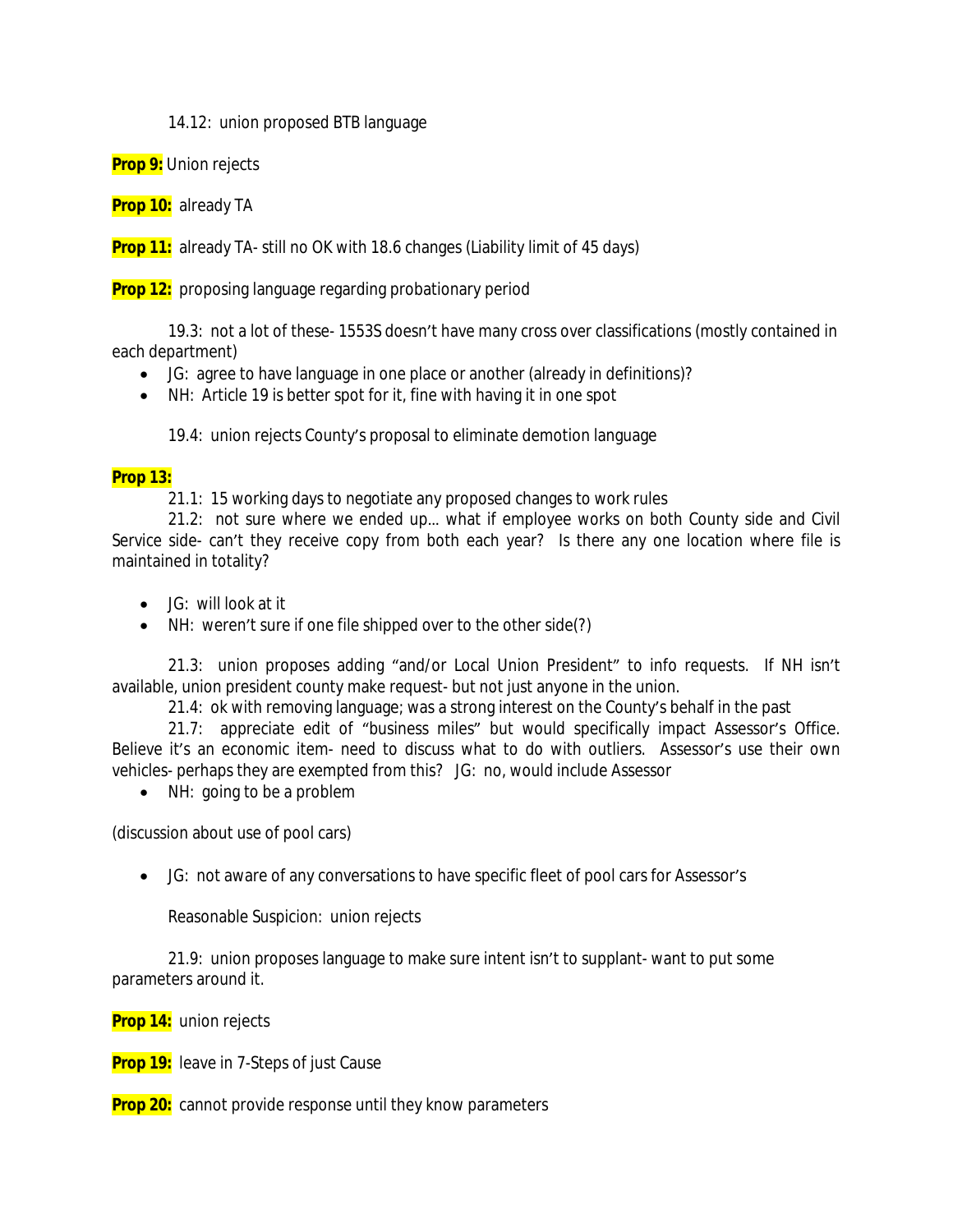- NH: when might union see economic proposals?
- JG: possibly this afternoon(?)

#### **Caucus 10:27am**

#### **Reconvene 12:03pm**

County passed out County's response to Unions counters

**Prop 2:** moved definitions to article 15

### **Prop 3:**

7.1- TA

7.2- agree to union's proposed language

7.3- still in disagreement regarding "without pay"

### **Prop 4:**

9.9- conversion from current plan to PTO… propose to leave as is

### **Prop 6:**

12.1.3- county asked union for definition of "work day"- union couldn't respond… so employer requests it be removed.

The rest of Prop 6 remains unchanged

**Prop 7:** "defined work week"-

13.3.3- County rejects. Proposed modified language- County may or may not pay employees for emergency closure. Grants options if time is unpaid.

(discussion about defined work week- what if day is at the end of their work week? JG: don't have the option to make up the hours)

### **Prop 8:**

14.1.3: County agrees with 15 working days

- JG: still in disagreement that we need to negotiate impact. County agrees to discuss impact.
- NH: clarification 15 working days from receipt of notice & class spec? JG- yes, working days
- NH: clarify "discuss" vs. "negotiate"
- JG: agree to meet and discuss changes, and discuss potential impacts
- NH: concern remains… discuss also includes talking about impacts.

(example of adding a new certification to a class spec- new cert may change working conditions, which would require negotiation.

- NH: Even if change in working conditions, County is refusing to negotiate impacts? That would be an ULP.
- MP: Negotiate means attempt to reach agreement...
- JG: what if there isn't an agreement? Then what?
- NH: using that example, when has that ever happened? JG: has seen it happen with other unions- change is required, but union refuses to accept they are required.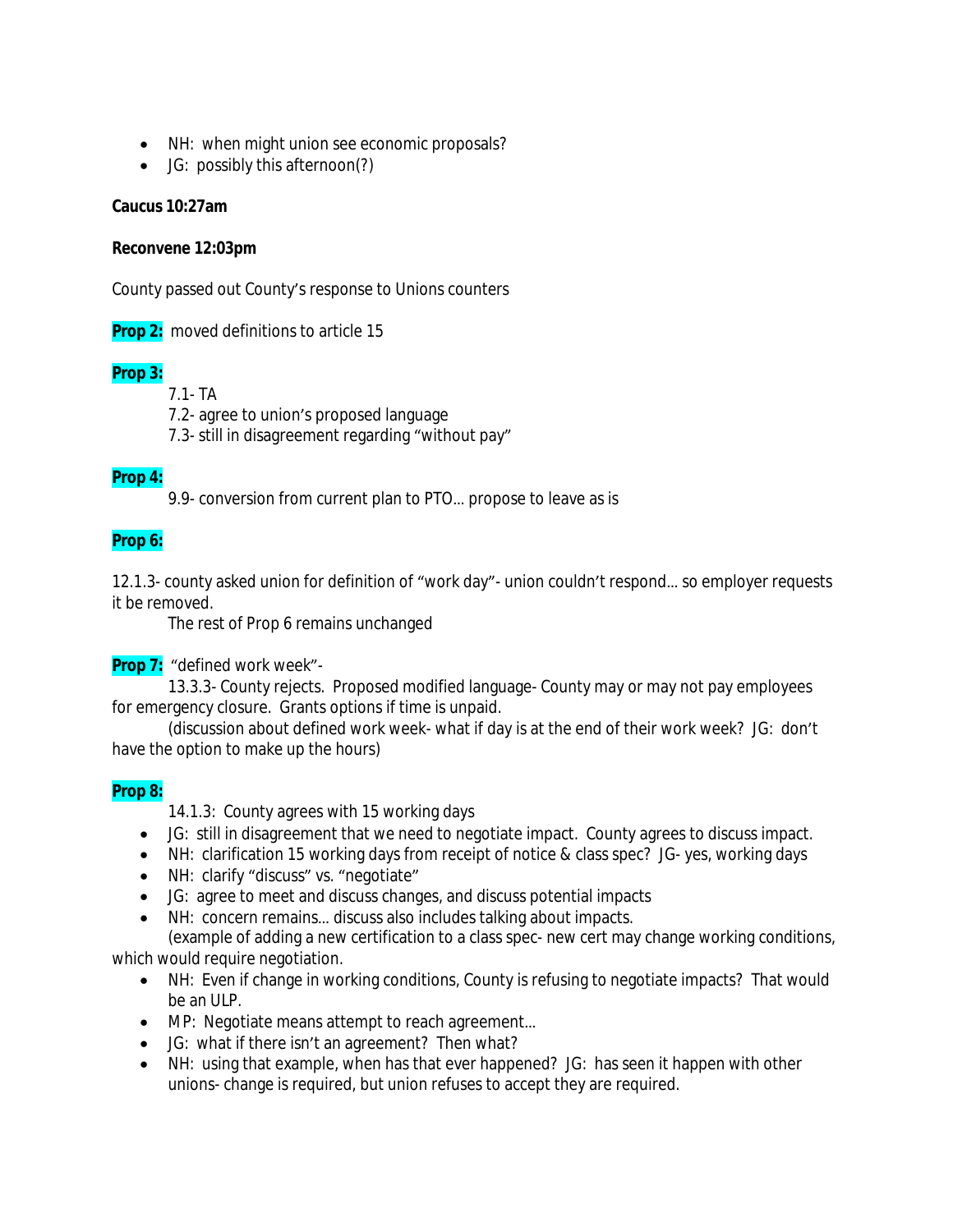- NH: What if there is a cost associated w/a new certification? Who pays for it? How much time does ee have to obtain?
- NH: it's one thing to agree to something for new hires... but what about impact to current employees? Not necessarily discussed, but negotiated.
- JG: in disagreement.
- NH: discussion isn't negotiating impacts.
- JG: agree, the two have fundamental differences.
- NH: if involves working conditions, would be a ULP not to agree to negotiate impacts
- JG: not if union agrees in CBA; employer willing to discuss impacts. Sometimes there isn't a way to reach an agreement.
- NH: where has 1553S ever not agreed to proposed changes?
- JG: never
- NH: then why proposing language, when it's not an issue?
- JG: looking for efficiencies

14.3- rather than providing all data, providing 3 weeks (same as class spec change)- union can request additional info during that time frame.

## **Prop 9 & 11:** remain unchanged

**Prop 12:** 19.2.1.4- revert w/in 60 days, if position is still unfilled.

Lateral transfer: same parameters

NH: (discussion about verbiage of "promotional probation period"

19.4- maintain proposal to strike voluntary demotions- may also involve another bargaining unit

- NH: how would 60 day bump back work? Example of JCO promoting to 1553S…. either ee or employer could mover person back, if position unfilled, during first 60 days? JG: yes
- NH: what is the safety net for an ee to try to do something new? How will you encourage people to promote if they don't have ability to bump back if it doesn't work out?
- MP: if just promoted, should person fill out application to move back to prior position just in case? If position has already been backfilled, no protection.
- JG: most people who promote to supervisory, want to move up to that level
- MP: example of prior coworker who promoted and then bumped back to lower level position.... Wasn't happy in supervisory position. (discussion about timing and requirement of posting)

**Prop 13:** Union proposed 15 working days; County thinks 14 calendar days is plenty. May be extended by mutual agreement.

21.2: Personnel Files- added "and/or"- file could be in HR and/or Civil Service. "Files" is pluralshould take care of concern.

- 21.3: County agrees
- 21.7: agree to move to economics

21.9: Reasonable Suspicion- still want to strike; county has a policy

21.9: (discussion about including non-represented) NH: covers any supervisors outside of represented supervisors.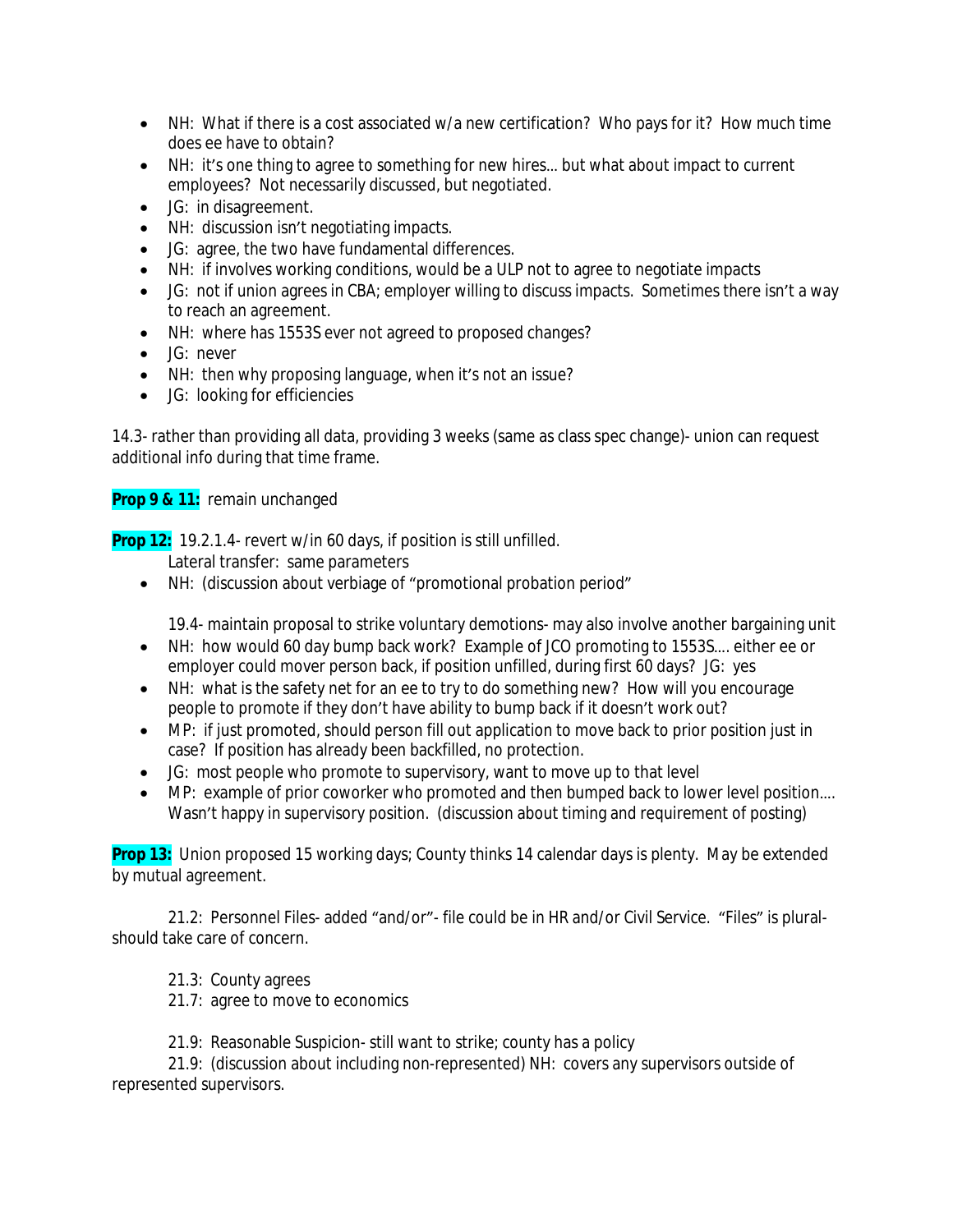Changed I.e. to "e.g."- not an all-encompassing list; added verbiage about not

supplanting

**Prop 14 & 20-** maintain current proposals

NH: anticipate clean up on Prop 20? JG: potentially… union doesn't need to respond

Economic proposals following lunch break.

### **Break at 12:41pm…. Reconvene at 2pm?**

### **Reconvene 2:22pm**

 JG: economic proposal package- warned it will look substantially different than union's economics. There is a wide gulf between the two. How this unfolds depends on union's priorities- maximize wages? Need movement off non-economic issues…. Need non-economic issues to remain intact? Need movement off the economic package. Doesn't like to put out an economic package so early, but because union requested..

**Prop 1:** agreement to grant Juneteenth

- 8.2: added "federal"
- NH: what if it's a perpetual holiday? By adding "federal" if another Juneteenth came up, would need to be negotiated?

8.3.3: cleaned up language

**Prop 2:** PTO- has been discussed in non-economics. Original language taken from County policy. Instead of outlining each individual change, have crossed off old policy and added new policy. STD and LTD still reference County Policy- otherwise, it's the policy cut/paste into the CBA.

(discussion about changes in new policy vs. old policy)

• NH: fear of some members to lose STD; looking for predictability. Perhaps add generic language that an STD plan will remain in effect (does not need to include specifics). Would still provide flexibility for County to change policy. Union to review.

**Prop 3:** going 2 separate directions. Natalie will recognize language from 492CS and 492CL. County is not trying to screw employees … County needs flexibility to make changes to the PPO and HMO plansboth very expensive to the County. Down the road, may need to get creative with containing costs w/plan design changes. Don't intend to do anything drastic, but want ability to look at things that aren't utilized. Ex: # of chiropractic. Want ability to look at utilization and then make determination on if changes make sense. What savings would there be to both County and employees ? Not trying to gut the plans, but want flexibility for changes and explore adding new plans (high deductible, HSA, etc.)

- JG: prior employer had HSA; same language has been in union CBA's for a very long time- now need flexibility. County does agree to pay PPO and HMO and will keep cost share the same. 11.1.5, 11.1.6 and table with plan particulars all struck
- MP: so no guarantees on deductibles under proposed language? JG: no (discussion about potential changes to plan design)
- MP: County is asking for carte blanche? JG: will never change during a plan year, but could potentially change from one year to the next over course of CBA.
- NH: Out of curiousity, not County's desire to have 5-6 different plans? Just a couple new ones?
- JG: yes… want all employees to have same options- HMO, PPO, HSA, etc.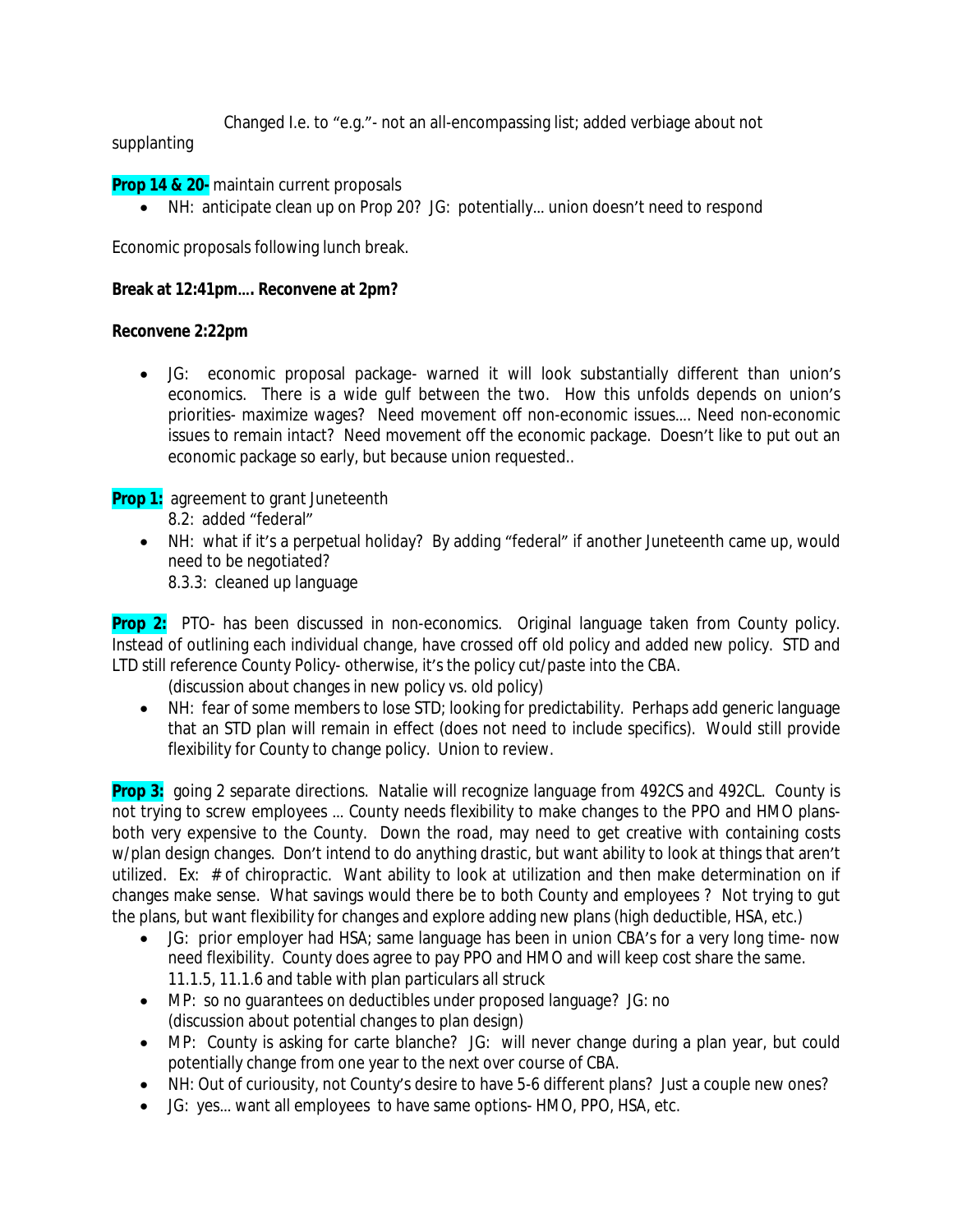- MP: if you get rid of low cost members in HMO/PPO plans, will increase cost?
- JG: potential. But younger, healthier members want different options- the big draw isn't medical coverage.

(discussion about different options and associated costs to employees )

- JG: any plan design changes will also have large impact on non-represented employees ... County wouldn't want to do that. Current leadership will make suggestions based on what's good for County and what's good for employees .
- NH: County needs to rebuild trust.
- JG: His own reputation is on the line, as well. We get it, healthcare is a big issue.
- NH: appreciates the spirit in which JG delivers message, but senior leadership comes and goes... employees are still here to pick up the pieces.

11.2.2- minor change

11.3- take date out

11.5- Health Care Committee – not a functional committee.

- NH: maybe it can be helpful for committee to get buy in?
- JG: would be tough if need unanimous agreement...
- NH: what about just having a different form of committee, for plan design changes?
- NH: old health care committee had predictable meeting schedule 11.6/11.7- already TA

### **Prop 4:** Wages

15.1: mapping to new scale that's closest to current rate; then increase wage scale by 1.5% NH: salary data is old now… have scales been updated? JG: talking about the classification study (vs. initial compensation study) (discussion about if data is aged, and if class study salary ranges were grown)

January 1, 2023: 1% January 1, 2024: 1%

2023 and 2024 increases are not contingent on anything … either effective the first, or if pay periods differ at that point, may be "first full pay period following January 1."

**Prop 5:** OOC Pay- trying to standardize across the County. Proposing parameters around OOC... 2+ hours/day, paid at step in higher range at step resulting in 5% increase in pay.

NH: intent that employees need to meet MR's? JG: Correct.

**Prop 6:** if excused from work, ee can used accrued time or be unpaid for the shift

15.7.2- reduce call back from minimum of 4 hours to 1 hour & clarification that meetings and training on off hours are not considered "call back."

 NH: what about commute? Current policy takes into account commute time. (discussion about training and call back)

**Prop 7:** some classifications at the County are FLSA exempt- should not be receiving overtime. Must meet both FLSA and WA State requirements. Paid on salary basis.

15.8.3- eliminate daily OT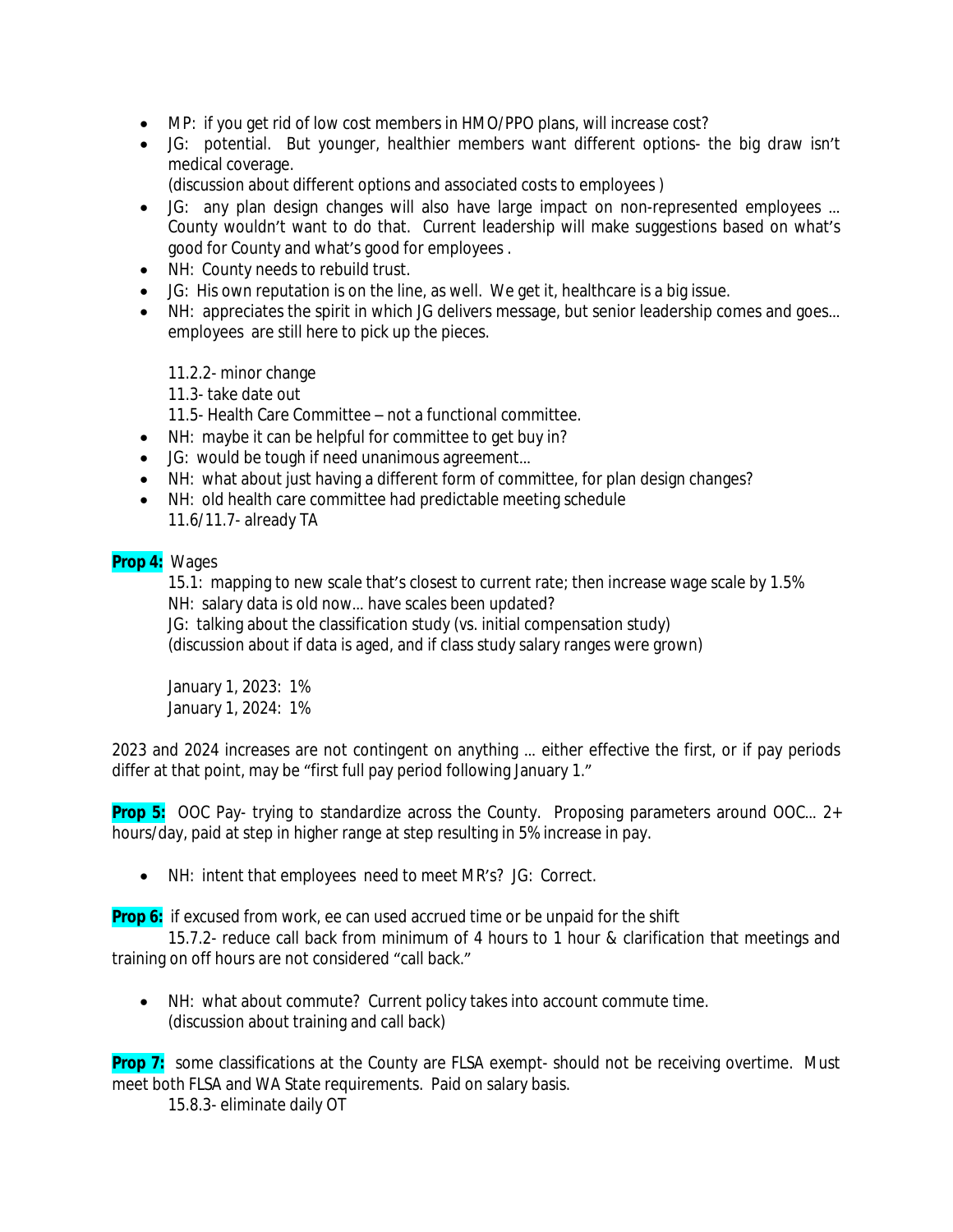15.8.7- reference to LOA- not sure where this language came from (?) Asked NH to send to JG if she knew of any

- NH: Could someone send a recent JCT to Natalie, MP and Lyle?
- JG: we'll send list, with caveat there may be exempt classifications not meeting salary threshold.

(discussion about what it means to be FLSA exempt)

- NH: significant change need to see a list of who it will impact
- NH: will impact being able to cover shifts- what is incentive for employees to work extra?
- NH: will take a look at data and then evaluate

## **Prop 8:** 2 changes, 1 clean up

Comp time already accrues at time and a half, shouldn't then be paid out at time and a half (already being factored in)

- NH: clarification for if an ee works 1 hour of comp, how much time goes into bank?
- JG: 1.5 hours in bank.

15.9.2- requested monthly posting of monthly comp time

- NH: old language- didn't want people going to payroll clerks all the time to try to figure it out 15.11 (step increase process)
- JG: has no interest in going to 7 step scale; will keep 13 steps
- JG: between each step in new Evergreen scales, approximately 2.8%

## **Prop 9: clean up**

- NH: do we have anyone at County still receiving a physical check?
- RB: new hires, last pay check, 1 non-banking ee

Also included County's response to Union's economic proposals:

# **Prop 1- TA**

## **Prop 2-** County rejects

Not going to follow Seattle-Tacoma-Bellevue CPI, or lock us into min/max

- NH: what is the logic of County's 1% colas?
- JG: just an initial proposal, based on what we've been able to agree upon with non-economics
- NH: how did County come up with 1%? Union is trying to tie increases to something tangible... how it is respectful to offer 1%>
- JG: it's negotiations. No one comes in with final ask.
- MP: Union's ask is actually lower than current cost of living increase. 1% is a slap in the face.
- JG: it's the initial offer only. Combination of econ/non-econ issues. Hard for County to move on economics when not getting movement on non-economics. Also need to put together a package that BoCC will agree too.
- NH: difficult to sell to both members and BoCC. Trying to be transparent- members will be postal when they see 1%. Needed to ask the question to inform membership

## 3. Retention Incentive Pay- county rejects

- NH: why? Could use CARES Act \$... there was no retention pay during pandemic.
- JG: BoCC has no interest in hazard pay
	- (discussion regarding no pandemic pay)
- NH: to encourage people to stay here, when they didn't get incentive pay to stay here.